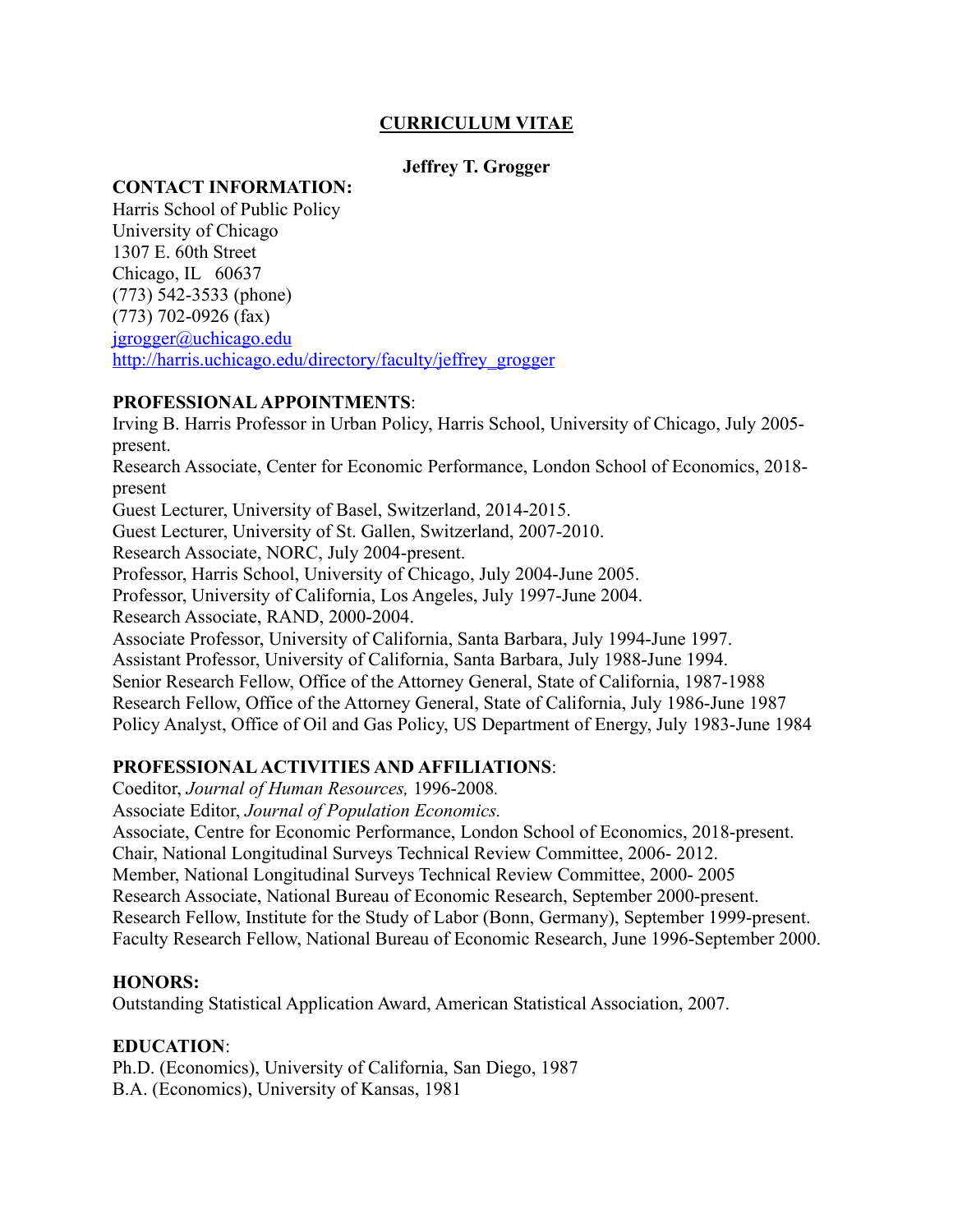### **BOOKS/MONOGRAPHS:**

*Welfare Reform: Effects of a Decade of Change.* With Lynn A. Karoly. Cambridge, MA: Harvard University Press, 2005.

*Consequences of Welfare Reform: A Research Synthesis*. With Lynn A. Karoly and Jacob A. Klerman. Santa Monica, CA: RAND. May 2002.

*Falling Behind or Moving Up? The Intergenerational Progress of California's Mexican-Origin Population*. With Stephen Trejo. San Francisco: Public Policy Institute of California, 2002.

#### **PUBLISHED PAPERS:**

"The Deterrent Effect of Capital Punishment: An Analysis of Daily Homicide Counts." Journal of the American Statistical Association 85 no. 410, 295-303, June 1990.

"A Simple Exogeneity Test for Probit, Logit, and Poisson Regression Models." Economics Letters 33 no. 4, 329-332, August 1990.

"Certainty vs. Severity of Punishment." Economic Inquiry 29, no. 2, April 1991, 297-308.

"Models for Truncated Counts." With Richard Carson. Journal of Applied Econometrics 6, no. 3, July-September 1991, 225-238.

"Arrests, Persistent Youth Joblessness, and Black/White Employment Differentials." Review of Economics and Statistics 74, no. 1, February 1992, 100-106.

"The Socioeconomic Consequences of Teenage Childbearing: Results from a Natural Experiment." With Stephen Bronars. Family Planning Perspectives 25, no. 4, July/August 1993, 156-161,174.

"The Economic Consequences of Unwed Motherhood: Using Twin Births as a Natural Experiment." With Stephen Bronars. American Economic Review 84, December 1994, 1141- 1156.

"Crime, Policing, and the Perception of Neighborhood Safety." With M. Stephen Weatherford, Political Geography 14, no. 6-7, August-October 1995, 521-541.

"Changes in College Skills and the Rise in the College Wage Premium." With Eric Eide, Journal of Human Resources 30, no. 2, Spring 1995, 280-310.

"The Effect of Arrests on the Employment and Earnings of Young Men." Quarterly Journal of Economics 110, no. 1, February 1995, 51-72.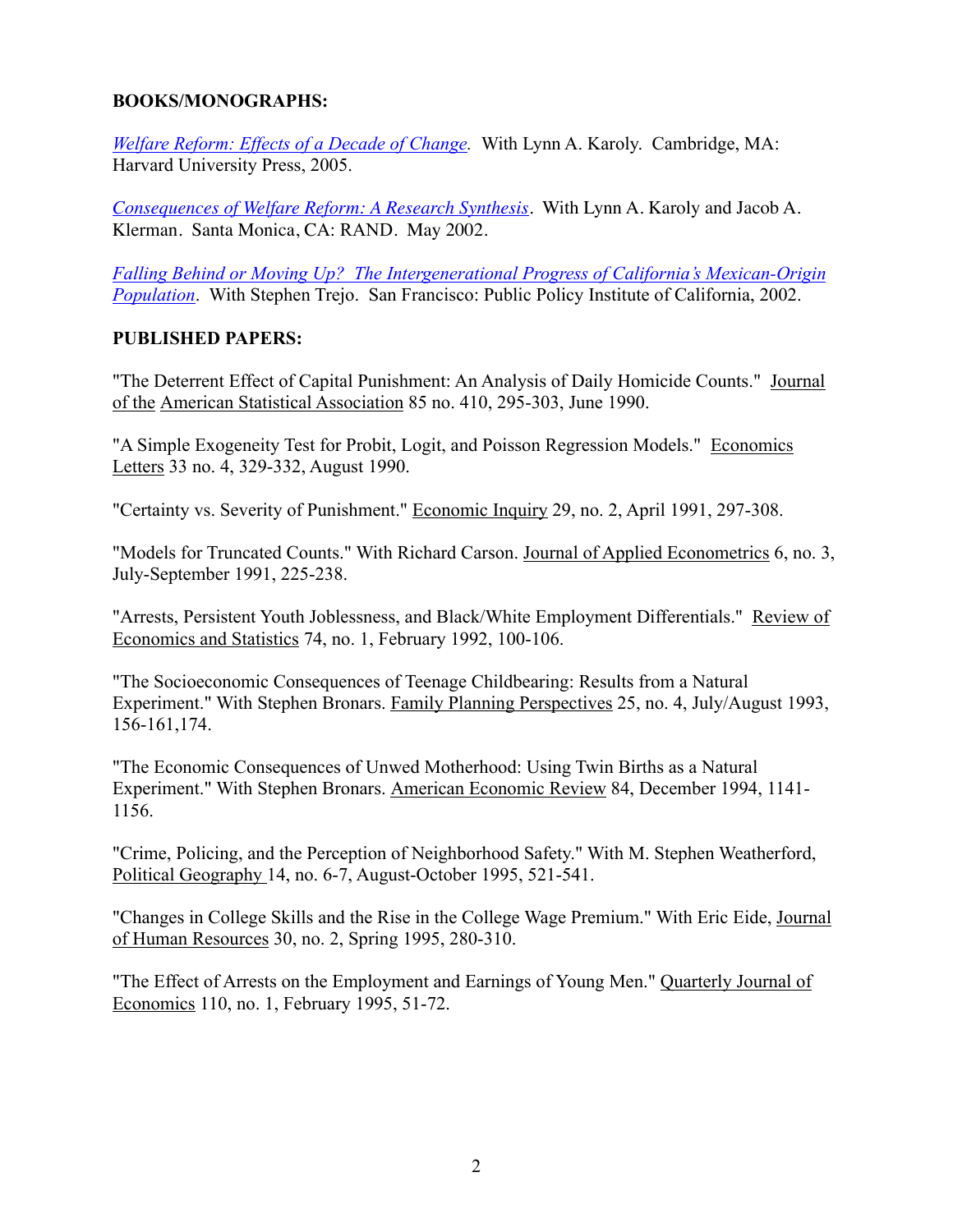#### **PUBLISHED PAPERS (cont.):**

"Does School Quality Explain the Recent Black/White Wage Trend?" Journal of Labor Economics 14, no.2, April 1996, 231-253.

"The Spatial Concentration of Crime." With Scott Freeman and Jon Sonstelie, Journal of Urban Economics 40, no. 2, September 1996, 216-231.

"School Expenditures and Post-Schooling Earnings: Evidence from High School and Beyond." Review of Economics and Statistics 78, no. 4, November 1996, 628-637.

"The Incarceration-Related Costs of Early Childbearing," In Rebecca Maynard, ed., Kids Having Kids: Economic Costs and Social Consequences of Teen Pregnancy, Washington, DC: Urban Institute Press, 1996. (Winner, Best Book Award, Society for Research on Adolescent Social Policy.)

"Local Violence and Educational Attainment." Journal of Human Resources 32, no. 4, Fall 1997, 659-682. Adaptation reprinted as "Education Attainment Limited by Local Violence" in School Safety News Journal 25, Fall 1998.

"Immigration and Crime among Young Black Men: Evidence from the NLSY." In Daniel S. Hamermesh and Frank D. Bean, eds., Help or Hindrance? The Economic Implications of Immigration for African Americans. New York: Russell Sage Foundation, 1998.

"Market Wages and Youth Crime." Journal of Labor Economics 16, no. 4, October 1998, 756- 791.

Grogger, J. and D. Neal. "Further Evidence on the Effects of Catholic Schooling." Brookings/Wharton Papers in Urban Economics 1, 2000, 151-193.

Grogger, J. "An Economic Model of Recent Trends in Violence." In Alfred Blumstein and Joel Wallman, eds., The Crime Drop. Cambridge: Cambridge University Press, 2000.

Grogger, J. and Michael Willis. "The Emergence of Crack Cocaine and the Rise in Urban Crime Rates." Review of Economics and Statistics, November 2000.

"The Effect of Welfare Payments on the Marriage and Fertility Behavior of Initially Unwed Mothers: Results from a Twins Experiment." With Stephen G. Bronars. Journal of Political Economy 109, no. 3, June 2001, 529-545.

"Explaining Recent Declines in Food Stamp Program Participation." With Janet Currie. Brookings/Wharton Papers in Urban Economics 2, 2001.

"The Effects of Civil Gang Injunctions on Reported Violent Crime: Evidence from Los Angeles County." Journal of Law and Economics, April 2002.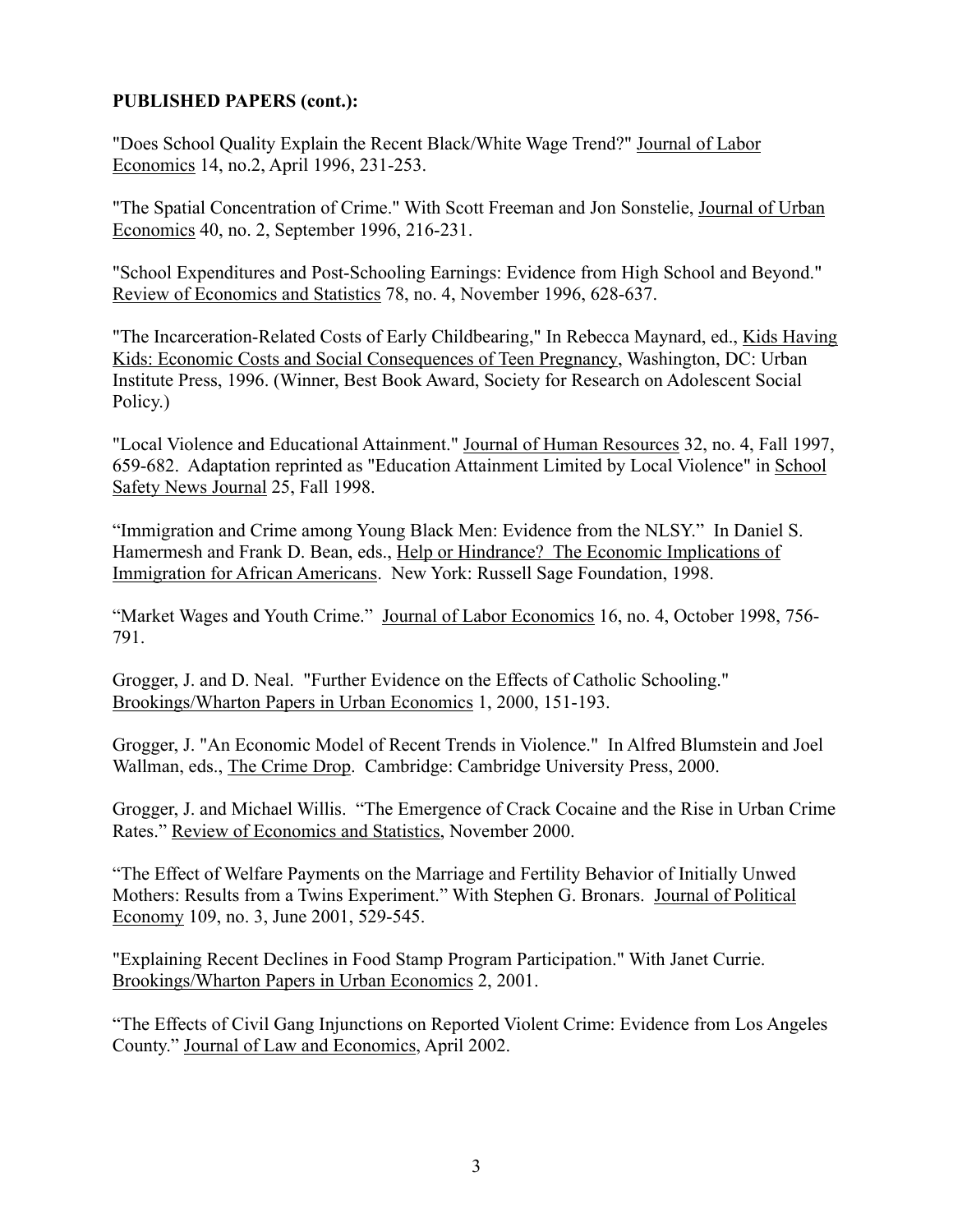#### **PUBLISHED PAPERS (cont.):**

"Medicaid Expansions and Welfare Contractions: Offsetting Effects on Maternal Behavior and Infant Health." With Janet Currie. Journal of Health Economics 21, 2002, 313-335.

"Comment on 'Should The DEA's STRIDE Data Be Used for Economic Analyses of Markets for Illegal Drugs,' by Joel Horowitz." Journal of the American Statistical Association, December 2001.

"The Behavioral Effects of Welfare Time Limits." American Economic Review 92(2), May 2002, 385-389.

"The Effects of Time Limits, the EITC, and Other Policy Changes on Welfare Use, Work, and Income Among Female-Headed Families." Review of Economics and Statistics 85 (2), May 2003, 394-408.

"The Impact of Grading Standards on Student Achievement, Educational Attainment, and Entry-Level Earnings." With Julian Betts. Economics of Education Review 22 (4), August 2003, 343- 352.

"Welfare Dynamics under Time Limits." With Charles Michalopoulos. Journal of Political Economy 111(3), June 2003, 530-554.

"Why Did the Welfare Rolls Fall during the 1990s? The Importance of Entry." With Steven J. Haider and Jacob A. Klerman. American Economic Review 93 (2), May 2003, 288-292.

"Time Limits and Welfare Use." Journal of Human Resources 39 (2), Spring 2004, 405-424.

"Welfare Transitions in the 1990s: The Economy, Welfare Policy, and the EITC." Journal of Policy Analysis and Management 23 (4), Fall 2004, 671-698.

Comment on Fang and Keane, "Assessing the Impact of Welfare Reform on Single Mothers." Brookings Papers on Economic Activity, 2004, 102-112.

"Welfare Reform, Work, and Wages: A Summary of the U.S. Experience" with Lynn Karoly. CESifo DICE Report: Journal for Institutional Comparisons 3 (2), Summer 2005, 8-12.

"What We Know About Gang Injunctions." Criminology and Public Policy 4 (3), August 2005, 637-642.

"Testing for Racial Profiling in Traffic Stops from Behind a Veil of Darkness." With Greg Ridgeway. Journal of the American Statistical Association, 101 (475), September 2006, 878- 887.

"Markov Forecasting Methods for Welfare Caseloads." Child and Youth Services Review, 29 (7), July 2007, 900-911.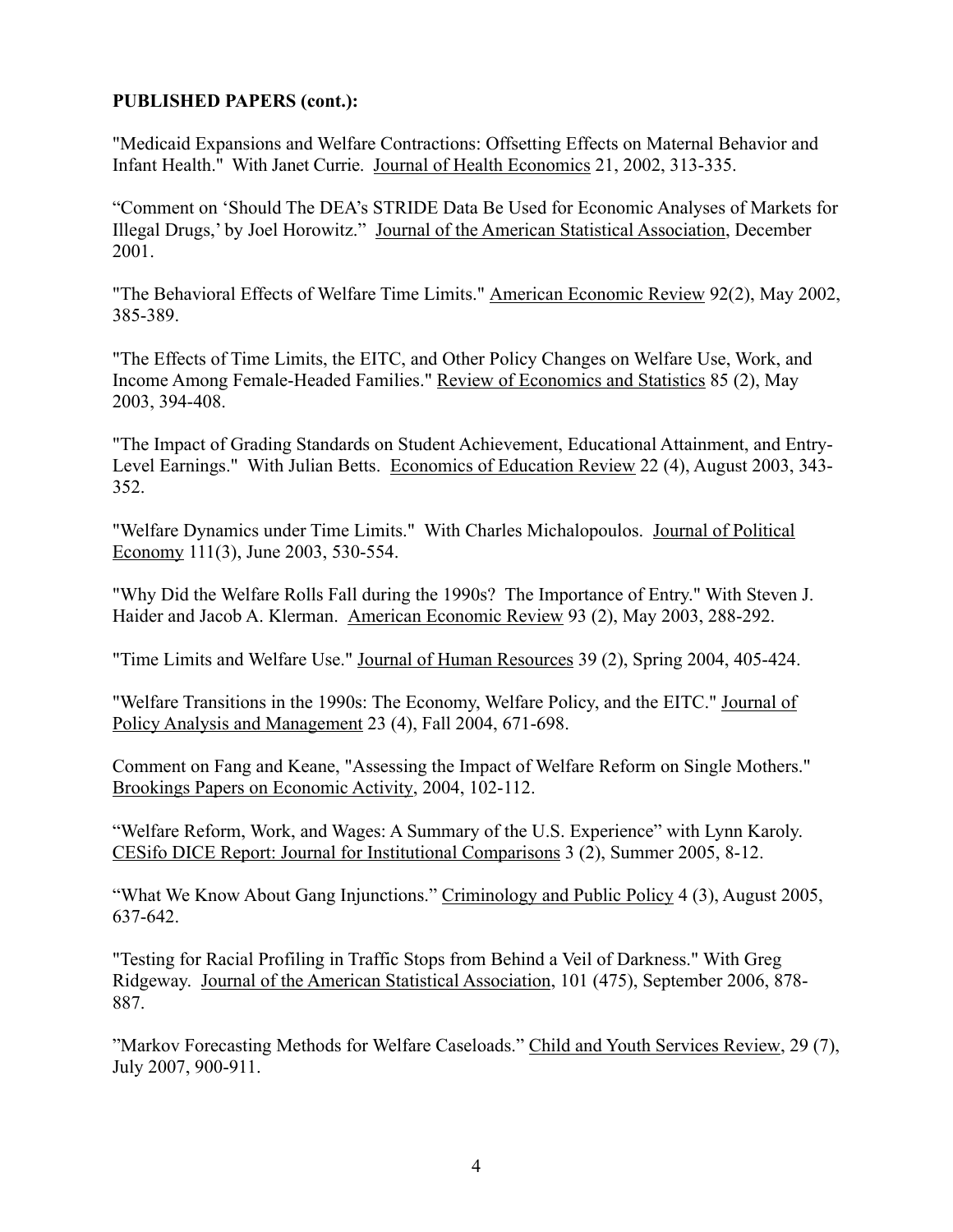### **PUBLISHED PAPERS (cont.):**

"Welfare Reform, Returns to Experience, and Wages: Using Reservation Wages to Account for Sample Selection Bias." Review of Economics and Statistics 91 (3), August 2009, 490-502.

"The Effects of Work-Conditioned Transfers on Marriage and Child Well-Being: A Review." With Lynn A. Karoly. Economic Journal (119), February 2009, F15-F37.

"The Impact of Legalized Abortion on Teen Childbearing." With John Donohue and Steven Levitt. American Law and Economics Review, 2009.

"Immigration and African-American Employment Opportunities: The Response of Wages, Employment, and Incarceration to Labor Supply Shocks." With George J. Borjas and Gordon H. Hanson. Economica, 77 (306), April 2010, 255-282.

"Speech Patterns and Racial Wage Inequality." Journal of Human Resources 46, Winter 2011, 1- 25.

"Income Maximization and the Selection and Sorting of International Migrants." With Gordon H. Hanson. Journal of Development Economics 95 (1), May 2011, 42-57.

"Comment: On Estimating Elasticities of Substitution." With George J. Borjas and Gordon H. Hanson. Journal of the European Economic Association, 10 (1), February 2012, 198-210. doi: 10.1111/j.1542-4774.2011.01055.x

"Influences of Social and Style Variables on Adult Usage of African American English Features." With Holly Craig. Journal of Speech, Language, and Hearing Research 55, October 2012, 1274- 1288. doi: 10.1044/1092-4388(2012/11-0055). PMID: 22361105.

"Bounding the Effects of Social Experiments: Accounting for Attrition in Administrative Data." Evaluation Review 36 (6), 2012, 449-474.

"The Scale and Selectivity of Foreign-Born PhD Recipients in the US." With Gordon H. Hanson. American Economic Review 103 (2), May 2013.

"Heterogeneity in the Effect of Public Health Insurance on Catastrophic Out-of-Pocket Health Expenditures: the Case of Mexico." With Tamara Arnold, Ana Sofia Leon, and Alejandro Ome. Health Policy and Planning. June 2014 (online). doi: 10.1093/heapol/czu037.

"Attracting Talent: Location Choices of Foreign-Born PhDs in the US." With Gordon H Hanson. Journal of Labor Economics 33 (3), July 2015, S5-S38.

Soda Taxes and the Prices of Sodas and Other Drinks: Evidence from Mexico. American Journal of Agricultural Economics 99 (2), May 2017, 481-498, https://doiorg.proxy.uchicago.edu/10.1093/ajae/aax024.

Does Exposure to Economics Bring New Majors to the Field? Evidence from a Natural Experiment. With Hans Fricke and Andreas Steinmayr. Economics of Education Review, 2018.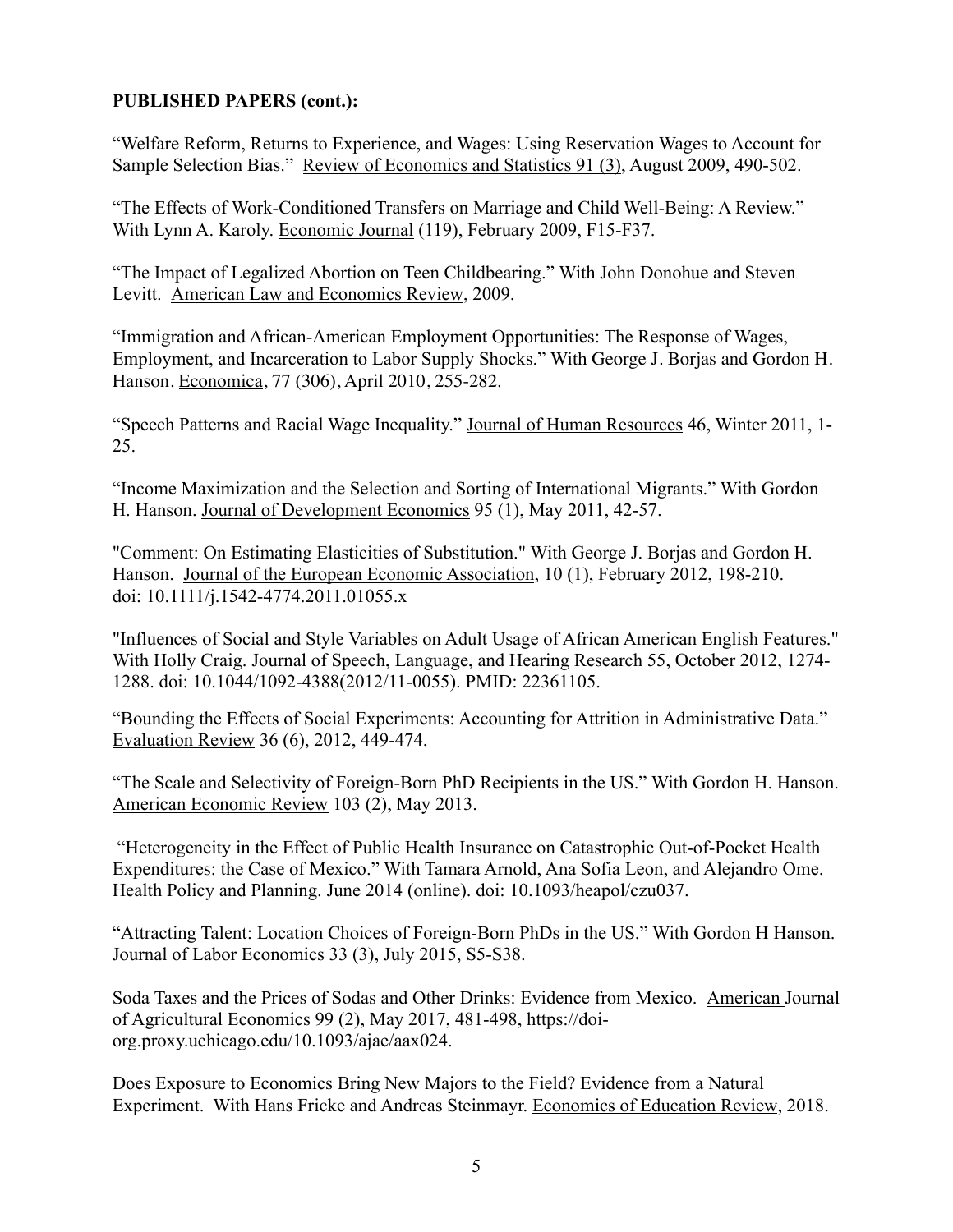Effect of Gang Injunctions on Crime: A Study of Los Angeles from 1988-2014. With Greg Ridgeway, Ruth A. Moyer, and John M. MacDonald, Journal of Quantitative Criminology, 2018.

Speech and Wages. Journal of Human Resources, Fall 2019, 926-952. doi: 10.3368/jhr.54.4.0617.8841R

The Introduction of Tasers and Police Use of Firearms: Evidence from the Chicago Police Department. With Bocar Ba. American Economic Association Papers and Proceedings, May 2019, Vol. 109, p157-160. doi: 10.1257/pandp.2019102

New Evidence of Generational Progress for Mexican Americans. With Brian Duncan, Ana Sofia Leon, and Stephen J. Trejo. Labour Economics 62, January 2020, https://doi.org/10.1016/j.labeco.2019.101771.

Comparing Conventional and Machine-Learning Approaches to Risk Assessment in Domestic Abuse Cases. With Sean Gupta, Ria Ivandic, and Tom Kirchmaier. Journal of Empirical Legal Studies 18 (1), 2021, 90-130. http://dx.doi.org/10.1111/jels.12276 .

### **WORKING PAPERS**:

Unemployment Insurance and Departures from Employment: Evidence from a German Reform. With Conny Wunsch. October 2012.

The Introduction of Tasers and Police Use of Force: Evidence from the Chicago Police Department. With Bocar Ba. NBER working paper 24202, January 2018, http://www.nber.org/papers/w24202.

# **RESEARCH GRANTS AND CONTRACTS**:

"Does Crime Pay? An Analysis of the Relationship Between Crime and Earnings in California." Bureau of Criminal Statistics, California Department of Justice contract #87-087, July 1987

"A New Approach to Studying the Relationship Between Employment and Criminal Careers." With Robert Tillman. Bureau of Justice Statistics, U.S. Department of Justice grant #878JCXK047, July 1987

"A Theoretical Model of Individual Choice and Underclass Behavior." With Jon Sonstelie and Scott Freeman. Assistant Secretary for Policy and Evaluation, U.S. Department of Health and Human Services grant #89ASPE213A, March 1989.

"A Study of Major Correlates of Offending and Specific Deterrence Using a New Statistical Methodology for Self-Reported Offending Data." National Institute of Justice, Office of Justice Programs grant #OJP- 90-M-243, June 1990.

Shannon Award. With Stephen Bronars. National Institute of Child Health and Human Development grant #1R55HD2488-01, August 1992.

"Early Childbearing, Poverty, and Welfare Policy." With Stephen Bronars. National Institute of Child Health and Human Development grant #1R01HD2488-01, August 1993.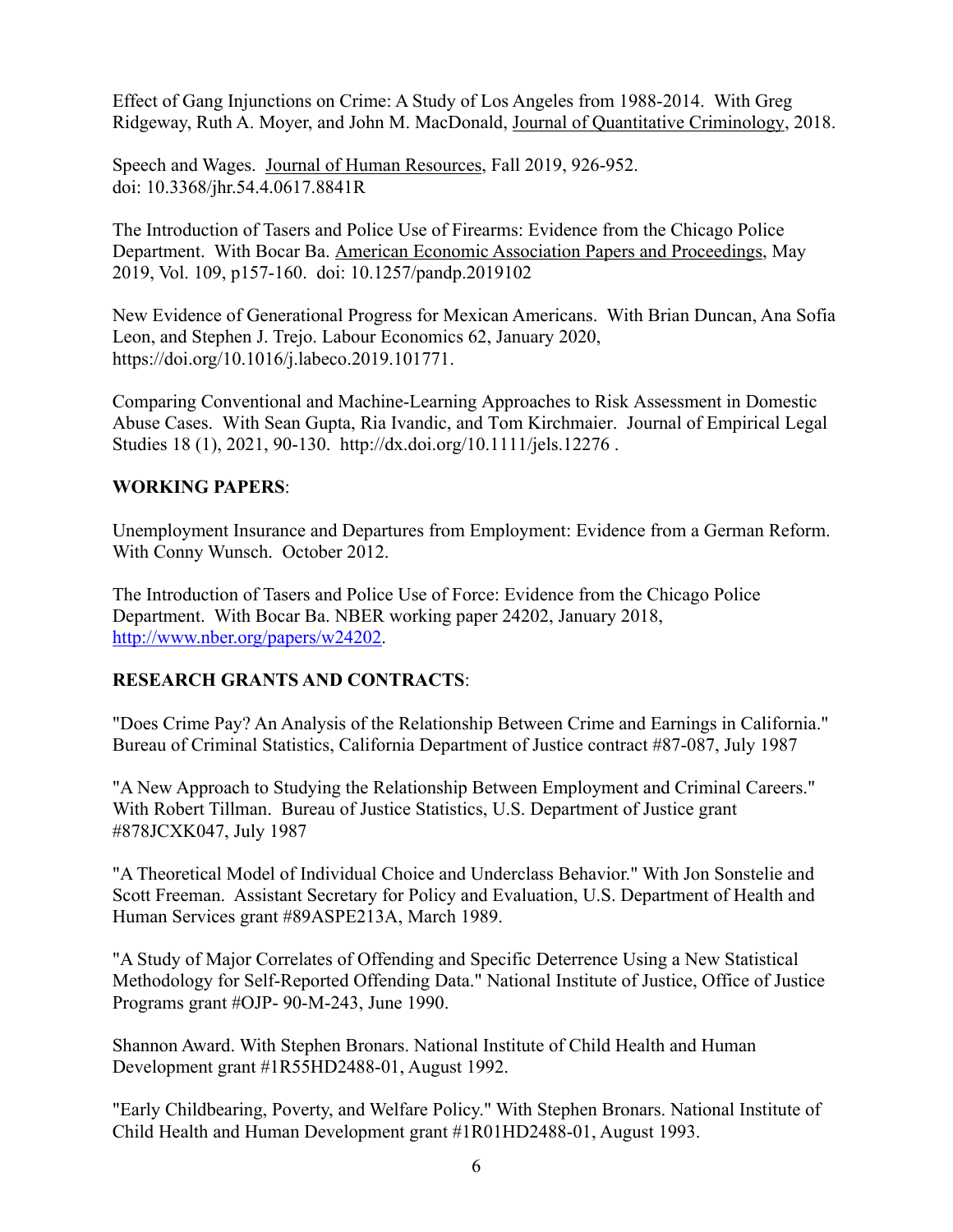### **RESEARCH GRANTS AND CONTRACTS (cont.)**:

"Estimating the Crime-Related Costs of Teen Childbearing." Catalyst Institute, March 1994.

"High School Quality and the Early Careers of Non-College-Bound Youths." American Educational Research Association, April 1994.

"The Intergenerational Consequences of Family Structure on Wages and Educational Attainment." U.S. Bureau of Labor Statistics, May 1994.

"Asian Immigration to Australia, Canada, and the United States: A Comparative Analysis of Labor Market Outcomes." With Robert Gregory, Peter Kuhn, and Stephen Trejo. University of California Pacific Rim Research Program, July 1996.

"The Impact of Grading Standards on the Early Labor Market Success of American Youth." With Julian Betts. American Educational Research Foundation, October 1997.

"Evaluating the Effects of Los Angeles County's Gang Injunctions." John Randolph Haynes and Dora Haynes Foundation, November 1997.

"The Intergenerational Progress of Mexican Americans." With Stephen Trejo. Pacific Policy Institute of California, June 1998.

"Non-Price Barriers, Medicaid Coverage, And Infant Health." With Janet Currie. National Institute of Child Health and Human Development, July 2000.

"Time Limits, Welfare Transitions, and the Age Distribution of Children Receiving Welfare." Administration for Children and Families, U.S. Department of Health and Human Services, September 2000.

"Evaluating the Effects of the Medicaid Parental Eligibility Expansions." Economic Research Initiative on the Uninsured, University of Michigan/Robert Wood Johnson Foundation, May 2002.

"Markov Forecasting Methods for the Food Stamp Caseload." Joint Center for Poverty Research/U.S. Department of Agriculture, July 2004.

"The Effects of Trade and Immigration on Low-Skill Workers: Revisiting the Issues with a Cohort of Labor Market Entrants." With Gordon H. Hanson. Russell Sage Foundation, July 2007.

"High-Skilled and Low-Skilled Emigration from Low-Income Countries." With Gordon H. Hanson. International Growth Center, 2009.

"Neighborhoods, Speech Patterns, and Schooling." With Jens Ludwig (PI), Holly Craig, and John Rickford. National Institute of Child Health and Human Development, July 2010.